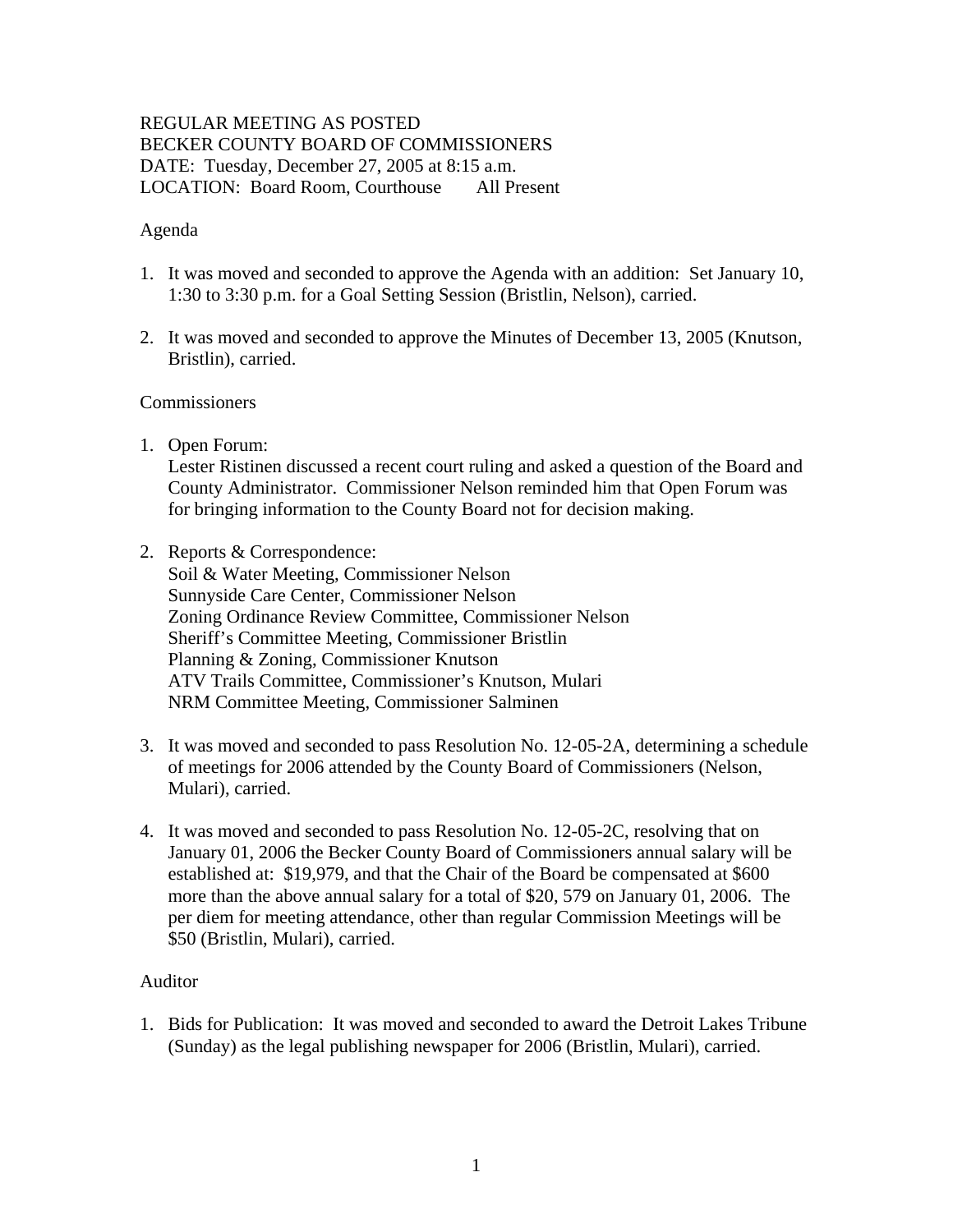- 2. Bids for Publication: It was moved and seconded to award for second publication of the Becker County Deliquent Tax List to the Frazee Forum (Mulari, Knutson), carried.
- 3. Commissioner Mulari asked for a change of wordage on the Local Equipment Plan, December 27, 2005, II, E. Each precinct in the county will utilize *a compatible* model and version of vote counting equipment and assistive voting technology equipment. It was moved and seconded to approve the amendments of the Local Equipment Plan from the State of Minnesota Optical Scan Voting Equipment Grant Application and Agreement and approval of the signatures of the Board Chair and County Auditor (Knutson, Mulari), carried.
- 4. It was moved and seconded to pass Resolution No. 12-05-2B, adding Wenzel  $\&$ Associates, as Agent, ING, as product provider, and authorizes execution of such agreements and contracts as are necessary to expand the Deferred Compensation Program at no cost to Becker County (Mulari, Nelson), carried.

# Finance

- 1. It was moved and seconded to approve the Claims with the following qualifications (Mulari, Bristlin), carried.
	- Change payment to MCCC for Attorney software from \$1,250 to \$2,550 due to software maintenance cost change.
	- Claims in Excess of 90 days
		- a) Payment to Mesabi Academy for prisoner boarding, written explanation included (pg 23.)
- 2. Sheriff. It was moved and seconded to approve the Jail Food Service Contract with A'Viands, LLC starting January 01, 2006 through December 31, 2006, representing a 2.5% increase from \$2.70 to \$2.76 per meal (Knutson, Mulari), carried.
- 3. Sheriff. It was moved and seconded to approve the purchase of equipment for the dispatch remodeling project in the amount of \$29,263 from 9-1-1 funding (Bristlin, Mulari), carried.
- 4. Sheriff. It was moved and seconded to approve to utilize the Drug and Alcohol contingency for covering overtime attributed to investigations (Bristlin, Nelson), carried.
- 5. Sheriff. It was moved and seconded to approve to utilize \$3,067 of current balance to cover the cost of a part-time drug enforcement officer (Bristlin, Nelson), carried.
- 6. The Cash Comparison and Investment Summary were presented and discussed.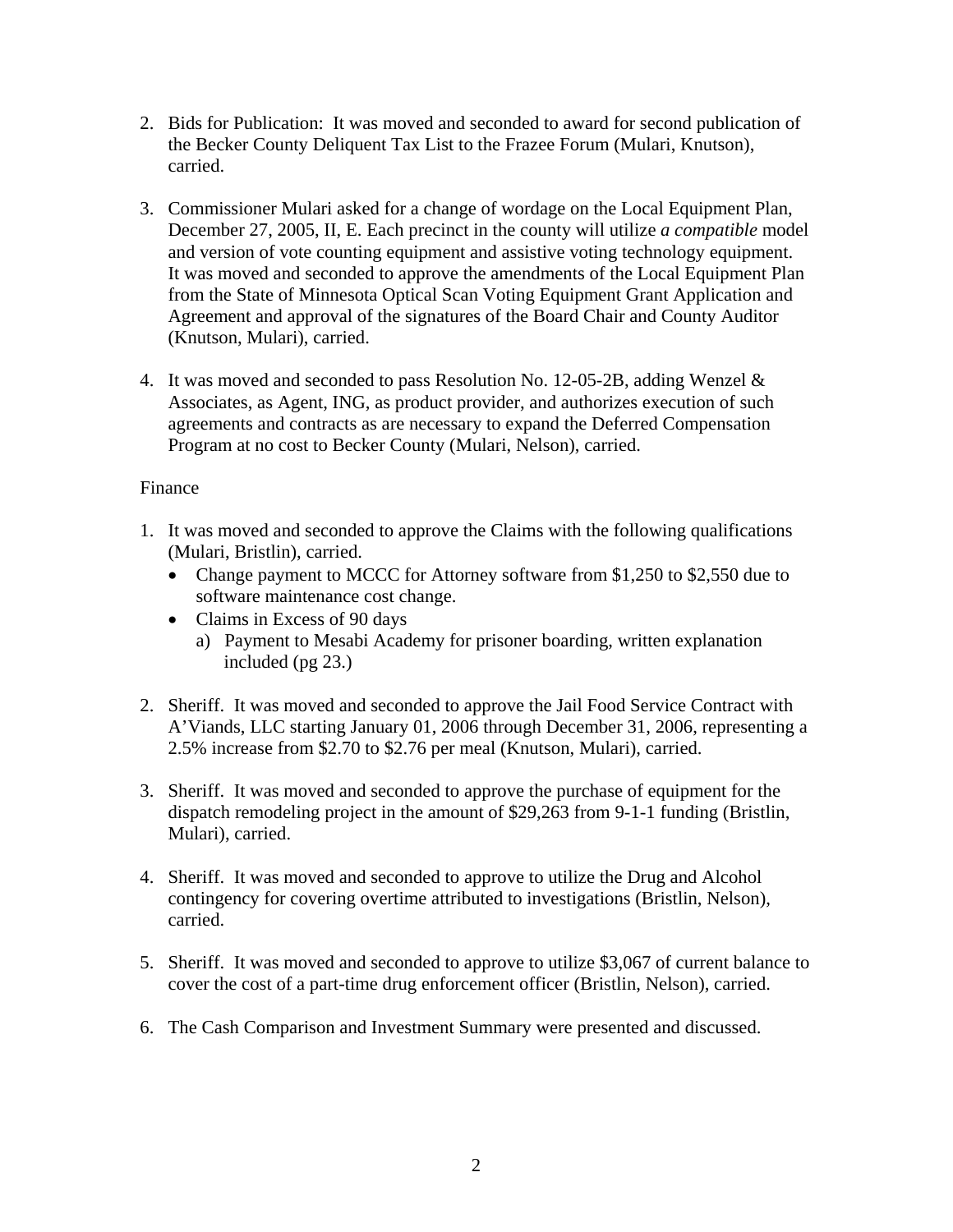7. The Final Budget was discussed and it was moved and seconded to pass Resolution No.12-05-2D adopting and approving the following budgets (Knutson, Mulari), carried.

## **RESOLUTION BECKER COUNTY BOARD OF COMMISSIONERS RESOLUTION NO. 12-05-2D**

**WHEREAS**, the Becker County Board of Commissioners has considered the services to be provided by Becker County in 2006 and the expenditures and revenues necessary; and

**WHEREAS**, the Becker County Board of Commissioners held a "Truth in Budgeting Hearing" on December 1, 2005 as required by law; and

**NOW, THEREFORE, BE IT RESOLVED** that the following budgets are hereby adopted and approved for Fiscal Year 2006; and

| 2006            |
|-----------------|
| <b>Adopted</b>  |
| 6,162,135       |
|                 |
| 2,738,450       |
| 5,763,390       |
| 11,612,922      |
|                 |
| 103,200         |
| 12,025,157      |
| 877,494         |
| 326,947         |
| 293,640         |
|                 |
| 1,662,816       |
| 462,840         |
| 300             |
| 367,428         |
| 170,000         |
| 42,566,718      |
|                 |
| 2006            |
| <b>Proposed</b> |
| 6,162,134       |
|                 |
| 2,880,000       |
| 5,763,390       |
| 11,612,922      |
|                 |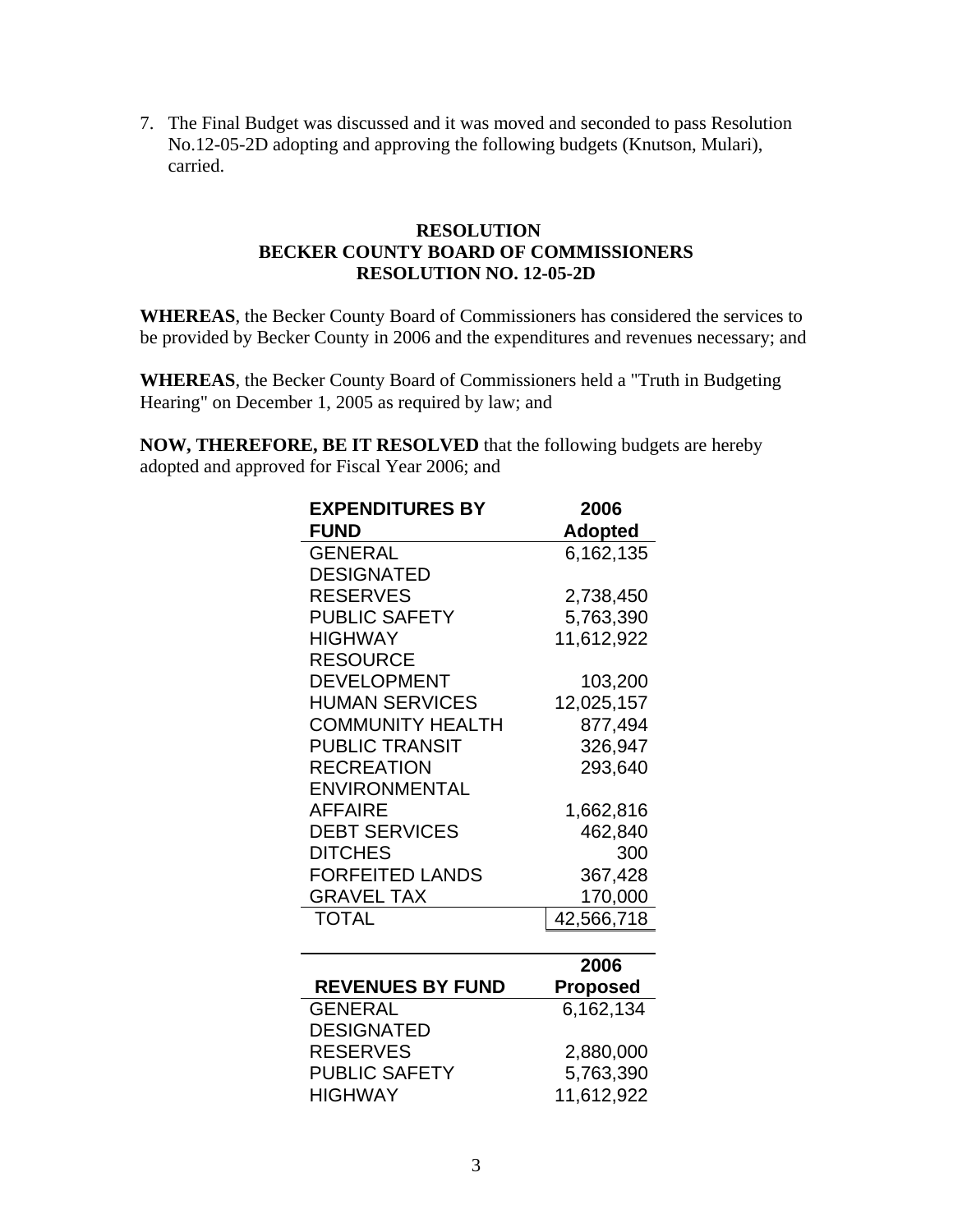| <b>RESOURCE</b>         |            |
|-------------------------|------------|
| <b>DEVELOPMENT</b>      | 123,600    |
| <b>HUMAN SERVICES</b>   | 12,025,157 |
| <b>COMMUNITY HEALTH</b> | 877,494    |
| <b>PUBLIC TRANSIT</b>   | 331,000    |
| <b>RECREATION</b>       | 316,400    |
| <b>ENVIRONMENTAL</b>    |            |
| <b>AFFAIRS</b>          | 1,756,800  |
| <b>DEBT SERVICE</b>     |            |
| <b>FORFEITED LANDS</b>  | 273,400    |
| <b>DITCHES</b>          |            |
| <b>GRAVEL TAX</b>       | 170,000    |
| <b>TOTAL</b>            | 42,292,297 |

**IT IS FURTHER RESOLVED** that the following tax levy be certified to the County Auditor for collection for the Year 2006

| Fund                 | Gross      |
|----------------------|------------|
| <b>GENERAL</b>       | 1,804,562  |
| <b>TAX ABATEMENT</b> | 28,000     |
| <b>LIBRARY</b>       | 191,914    |
| PUBLIC SAFETY        | 2,963,177  |
| JAIL.                | 2,024,872  |
| <b>HIGHWAY</b>       | 2,163,922  |
| <b>HUMAN</b>         |            |
| <b>SERVICES</b>      | 5,091,734  |
| <b>HUMAN SERV</b>    |            |
| <b>SPEC</b>          | 0          |
| <b>RECREATION</b>    | $\Omega$   |
| <b>DEBT SERVICE</b>  | 0          |
| TOTAL                | 14,268,181 |

IT IS FURTHER RESOLVED that the Becker County Economic Development District is hereby authorized to levy a tax in the maximum amount allowed by law, and that special tax levy be certified to the County Auditor for collection for the year 2006 is estimated to be \$175,633.

Duly adopted this 27th day of December 2005 at Detroit Lakes, Minnesota., COUNTY BOARD OF COMMISSIONERS BECKER COUNTY, MINNESOTA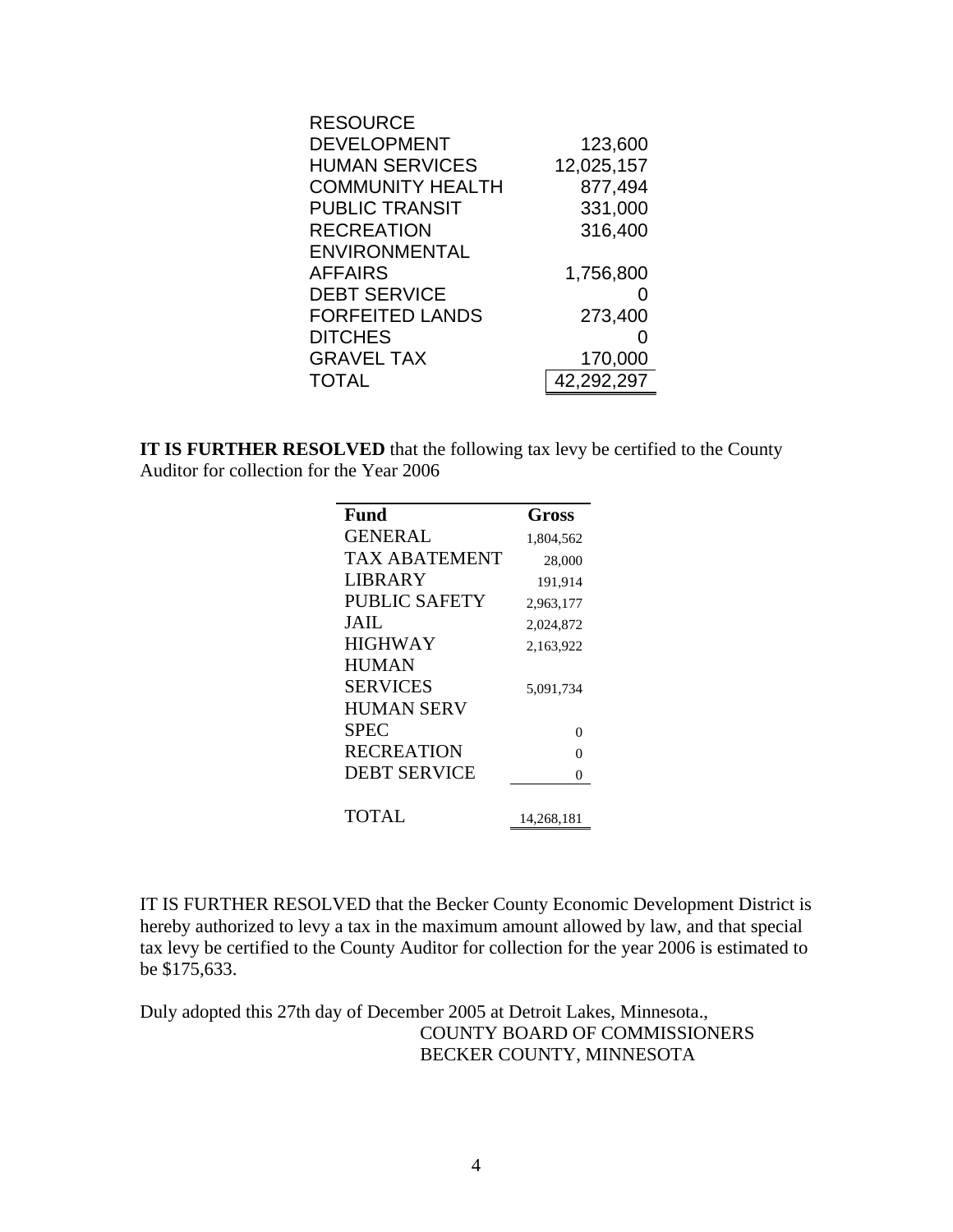ATTEST:

/s/ Brian C. Berg /s/ Harry Salminen Brian C. Berg Harry Salminen **County Administrator** Board Chair State of Minnesota ) )ss. County of Becker (1)

I, the undersigned, being the duly appointed and qualified County Administrator for the County of Becker, State of Minnesota, do hereby certify that the foregoing is a true and correct copy of a Resolution passed, adopted and approved by the County Board of Commissioners of Becker County, assembled in regular session on the 27th day of December 2005 as recorded in the record of proceedings.

 $\overline{\phantom{a}}$  , and the contract of the contract of the contract of the contract of the contract of the contract of the contract of the contract of the contract of the contract of the contract of the contract of the contrac

 Brian C. Berg County Administrator

- 8. Human Services. Recommend to approve a Personnel request.
- 9. Human Services. It was moved and seconded to approve a Capital Purchase Request for a Laptop Computer for Family Planning in the amount of \$1,394.82 (Bristlin, Mulari), carried.
- 10. Probation Office. Recommend to approve a Personnel request.
- 11. Insurance Report. The County Auditor made a presentation on the cost/benefit analysis of changing from full coverage to liability only on passenger vehicles and squads. It was determined that at this time not to drop any benefits.

#### Assessor

- 1. It was moved and seconded to approve the Abatement on the following Parcels: R02.0143.000, Audubon, \$518, Classification Error; R02.0104.000, Audubon, + \$46, Classification Error; and R02.0107.000, Audubon, + \$46, Classification Error (Bristlin, Knutson), carried.
- 2. It was moved and seconded to approve the following Abatements (Knutson, Mulari), carried.

| Parcel No.   | <b>Tax District</b> | Amount        | Reason                  |
|--------------|---------------------|---------------|-------------------------|
| M08.8619.000 | Detroit             | $$146$ (deny) | Homestead               |
| R09.0054.000 | Eagle View          | No deduction  | Disaster Credit         |
| M20.8130.000 | Maple Grove         | $14$ (deny)   | <b>Assessment Error</b> |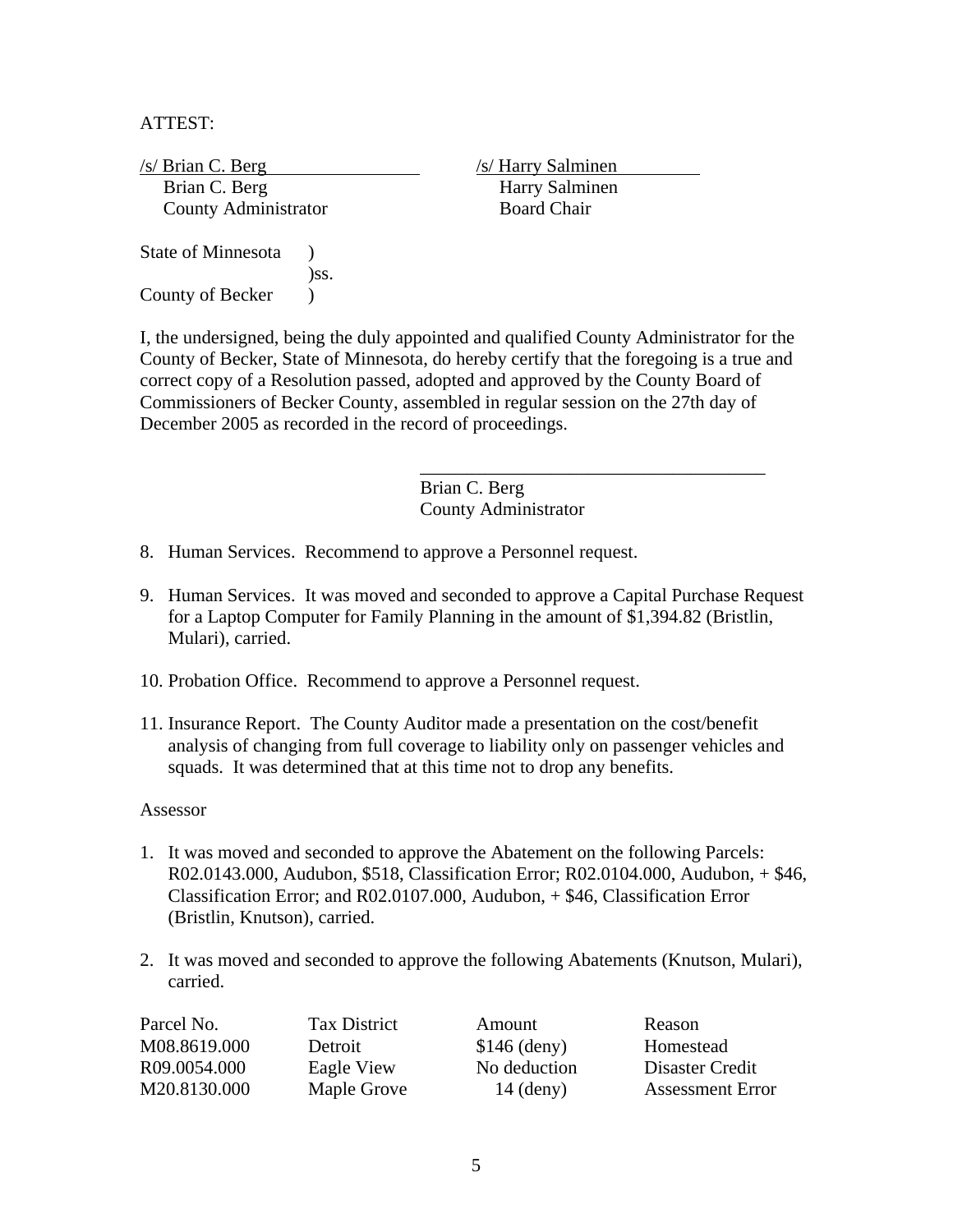| R49.0234.000 | Detroit Lakes | 484 (approve) | <b>Assessment Error</b> |
|--------------|---------------|---------------|-------------------------|
| R49.0235.000 | Detroit Lakes | 416 (approve) | <b>Assessment Error</b> |

### **Sheriff**

Sheriff Tim Gordon gave an update to the Board on the Becker County Jail System (Maximum and Minimum).

## NRM

- 1. It was moved and seconded to approve the request for advertising for bids for Winter Shearing (Knutson, Mulari), carried.
- 2. It was moved and seconded to approve the Base Stumpage Prices for 2006 as supplied by the NRM Office (Knutson, Bristlin), carried.

#### Mahube

1. It was moved and seconded to approve the Long-Term Homeless People Living in Northwestern Minnesota Letter of Agreement to participate in "Support Service Funds for Long-Term Homeless People" from the Department of Human Services, in collaboration with a multi-county consortium consisting of Becker County, Beltrami County, Cass County, Hubbard County, Mahnomen County and Polk County (Mulari, Nelson), carried.

## Human Services

- 1. It was moved and seconded to approve the Agenda as amended by adding a. Training Contract and b. MSHO (Mulari, Bristlin), carried.
- 2. It was moved and seconded to approve the Lakeland Mental Health Center Contract in the amount of \$227,115 to cover Outpatient Services for Becker County residents for 2006 (Bristlin, Nelson), carried.
- 3. It was moved and seconded to move ahead with approving having Don Janes, Children's Mental Health Supervisor do training for some Northwestern Counties on a pilot project they will be implementing for children's mental health services. Contract terms would be \$100 per hour for a maximum of 48 hours of training and preparation (Bristlin, Mulari), carried.
- 4. It was moved and seconded to approve the Human Services Claims (Mulari, Bristlin), carried.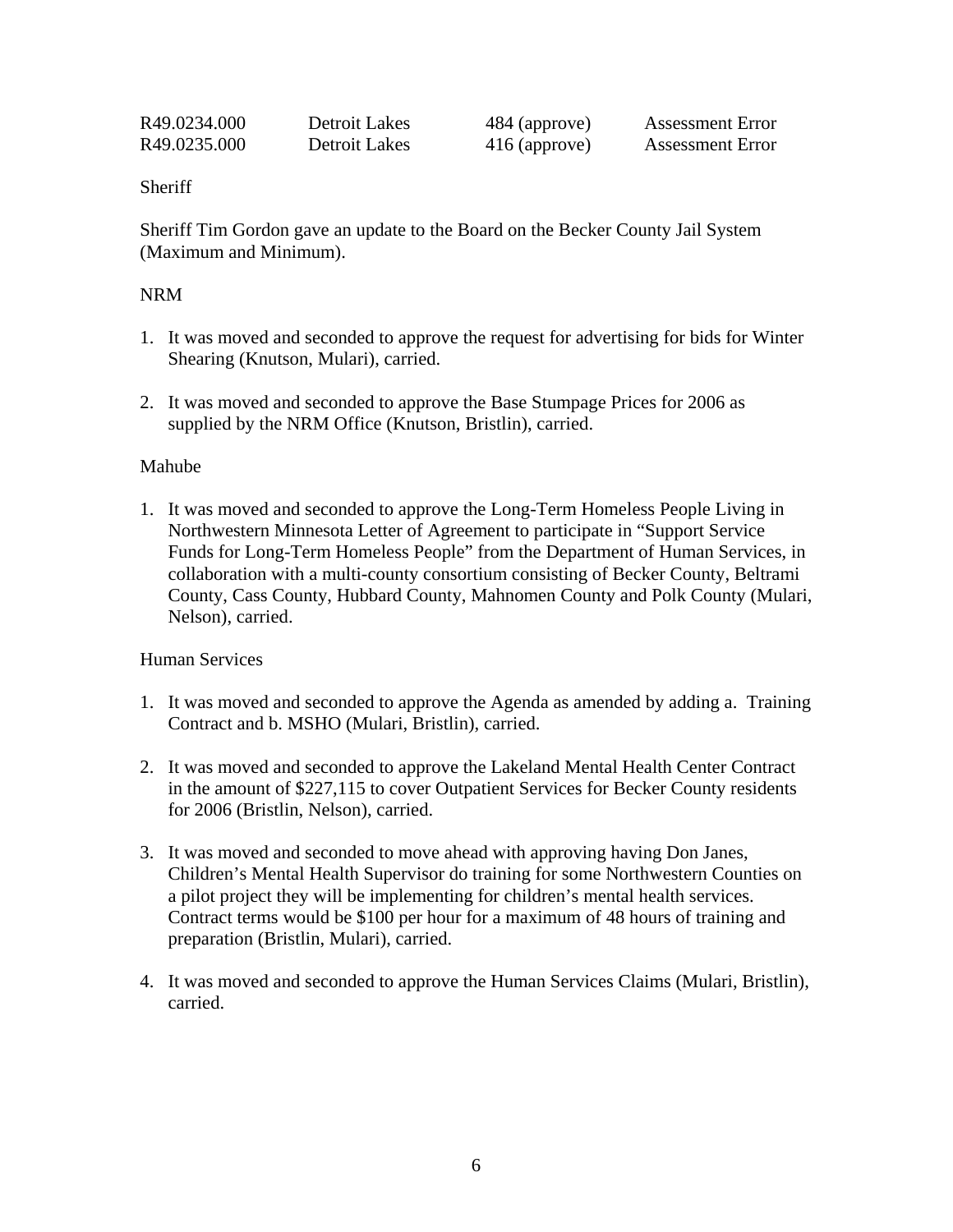# Community Health

- 5. It was moved and seconded to pass Resolution No. 10-05-2E to authorize to fill a fulltime Community Health Nurse in the Human Service Department due to a vacancy, and to fill this position from the Merit System Pool (Mulari, Nelson), carried.
- 6. Minnesota Senior Health Options (MSHO) was discussed to update the County Board.
- 7. It was moved and seconded to approve the Community Health Claims (Knutson, Mulari), carried.

# Transit

8. It was moved and seconded to approve the Transit Claims (Mulari, Knutson), carried.

## Human Resources

1. Environmental Services Director Request. It was moved and seconded to carry-over 103 hours of vacation for Dean Haverkamp of the Transfer Station (Nelson, Knutson), carried.

## Probation

1. It was moved and seconded to pass Resolution No. 12-05-2E, converting a full-time Secretary position to two (2) part-time Secretary positions in the Probation Office due to a vacancy (Knutson, Bristlin), carried.

## Other Business

- 1. Brian C. Berg, County Administrator gave an update of the Courthouse Remodeling. He will meet with Lightowler Johnson & Assoc. this Friday to review the plans.
- 2. It was the Consensus of the Board to meet to review the County Goals on January 10, 2006 from 1:30 to 3:30 p.m. at the Human Services Conference Room.

# Planning & Zoning

- 1. Planning Commission (PC) recommendations of December 20, 2005:
- 1) FIRST ORDER OF BUSINESS: Jason Sjostrom. The denial stands.
- 2) SECOND ORDER OF BUSINESS: Bruce Walla. Tabled.
- 3) THIRD ORDER OF BUSINESS: Craig Lindstrom, Forest Twp. It was moved and seconded to concur with the findings and recommendations of the PC to deny a twostory garage that would exceed  $18\frac{1}{2}$  ft. in height (proposed garage would be 25 ft. high on the lakeside and 14 ft. on the roadside) based on the fact that the application is not in compliance with the Zoning Ordinance (Knutson, Nelson), carried.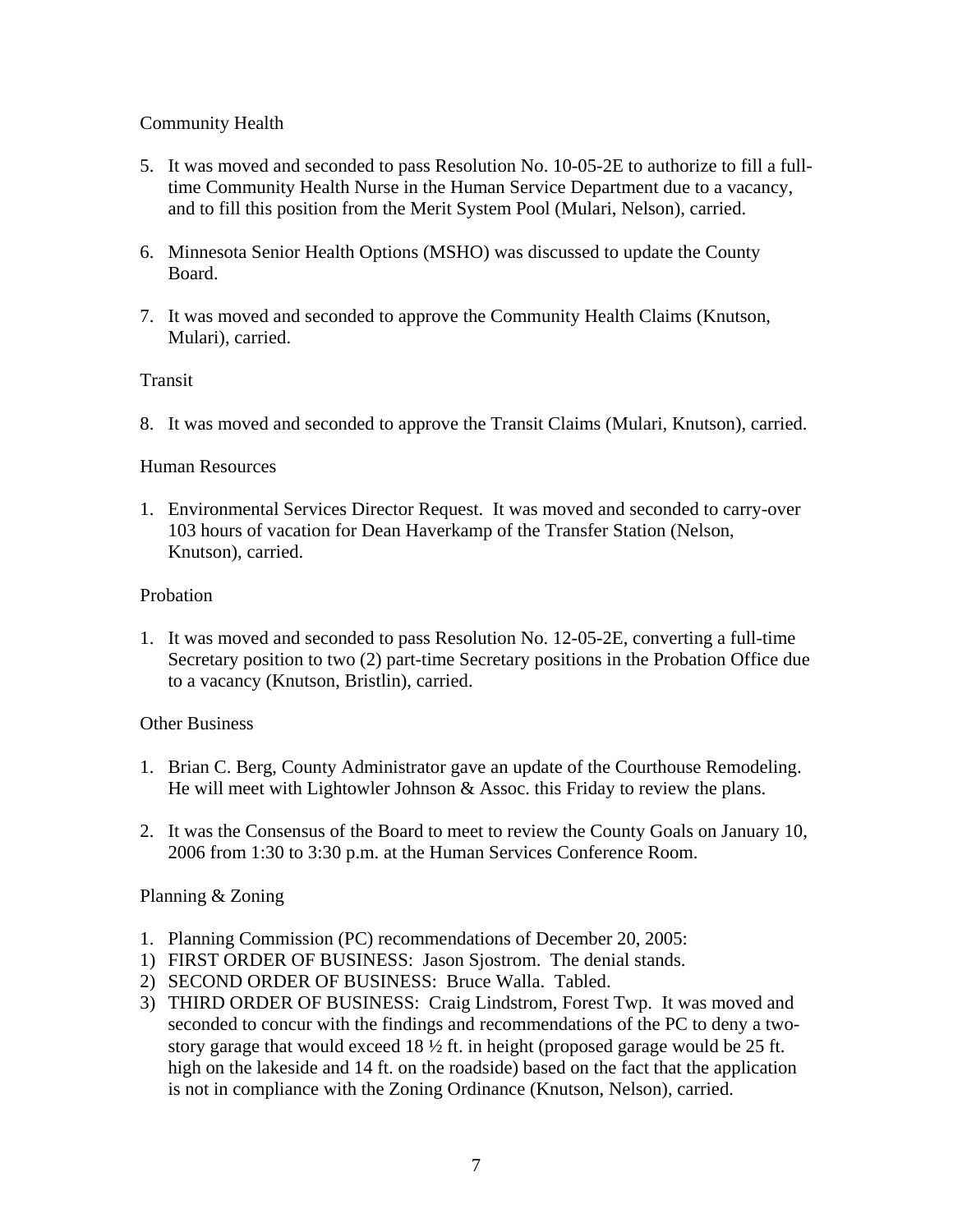- 4) FOURTH ORDER OF BUSINESS: Gary & Carolyn Heitkamp, Erie Twp. It was moved and seconded to concur with the findings and recommendations of the PC to approve a commercial storage unit, 72 ft. by 96 ft. in size, based on the fact that it would be compatible with the surrounding area and would not be detrimental to the surrounding area, with the stipulation that the entrance to the storage facility is worked out with the County Highway Engineer (Knutson, Mulari), carried.
- 5) FIFTH ORDER OF BUSINESS: Steven Pachel, Carsonville Twp. It was moved and seconded to concur with the PC findings and recommendations to approve a conditional use permit to allow a commercial operation consisting of a cabinetry business and commercial storage based on the fact that it would not be detrimental to the surrounding area (Knutson, Nelson), carried.
- 6) SIXTH ORDER OF BUSINESS: J Dennis Nelson, Cormorant Twp. It was moved and seconded to concur with the PC findings and recommendations to approve a change of zone from agricultural to residential and approve the certificate of survey allowing two tracts of land, 2.18 acres in size and 2.34 acres in size based on the fact that the request is compatible with the surrounding area (Bristlin, Mulari), carried.
- 7) SEVENTH ORDER OF BUSINESS: James Runger, Lake Eunice Twp. It was moved and seconded to not concur with the PC to deny; but to motion to approve the request for a conditional use permit as the Board felt it was compatible with the surrounding area and did not hamper any neighbors view (Bristlin, Mulari), carried. Knutson and Salminen voting nay.
- 8) EIGHTH ORDER OF BUSINESS: Verizon Wireless c/o Buell Consulting, Richwood Twp. Tabled.
- 9) NINTH ORDER OF BUSINESS: Verizon Wireless c/o Buell Consulting, Callaway Twp. Tabled.
- 10) TENTH ORDER OF BUSINESS: Verizon Wireless c/o Buell Consulting, Shell Lake Twp. Tabled.
- 11) ELEVENTH ORDER OF BUSINESS: Verizon Wireless c/o Buell Consulting, Audubon Twp. Tabled.
- 12) TWELVTH ORDER OF BUSINESS: Final Plat of Chateau Ridge, Gary & Cheryl Kittleson, Developers. It was moved and seconded to approve the Final Plat of Chateau Ridge (Mulari, Nelson), carried.
- 13) The next meeting will be March 21, 2006, as there are no meetings in January or February.
- 2. It was moved and seconded to pass Resolution No. PZ 12-05-2B, resolving that the Board of Commissioners make this a Negative Declaration, based on stipulations listed in the Resolution, that Bambi's Resort, CIC Conversion, Toad Lake Twp. , Sec. 3, with EAW Committee stipulations does not have the potential for significant environmental effects and that the impacts from the project are reasonable and expected (Bristlin, Mulari). It was moved and seconded to amend the motion to read: If the developers want more than (6) or (7) lots or changes to the resolution, an EIS would have to be done (Bristlin, Mulari), carried. The amended motion was carried.
- 3. It was moved and seconded to approve the Final Plat of Sweeney's Corner, Detroit Twp. (Bristlin, Knutson), carried.